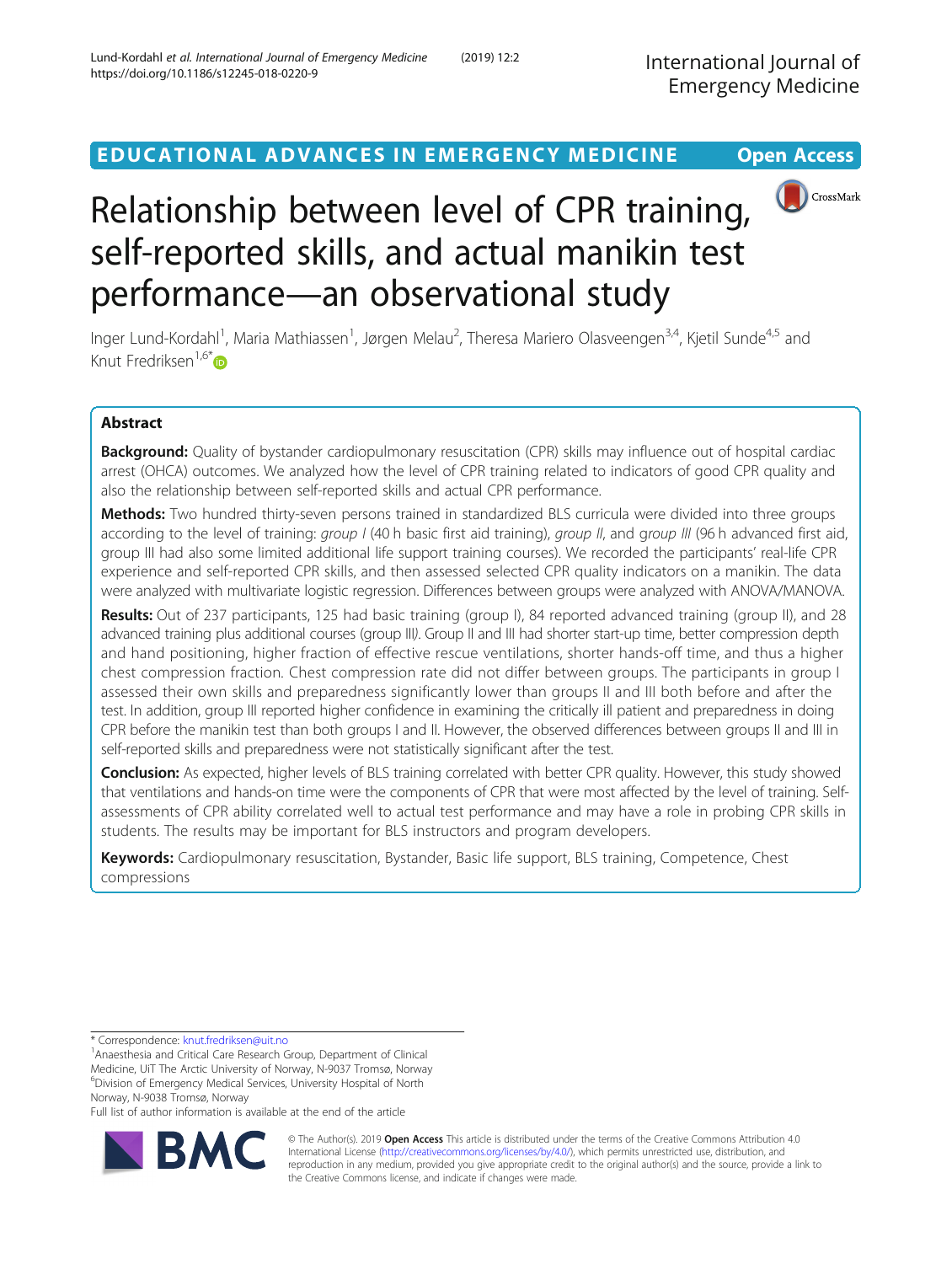# Background

How to further improve survival after out of hospital cardiac arrest (OHCA) remains a challenge. One of the most important strategies is to identify the arrest immediately and initiate cardiopulmonary resuscitation (CPR). Large registry studies from Sweden and Denmark have recently shown how early CPR markedly improves not only good functional survival, but also reduce the amount of nursing home admissions in resuscitated patients  $[1-3]$  $[1-3]$  $[1-3]$ . Other recent studies have demonstrated that bystander CPR rates may be increased by nationwide campaigns and concomitantly lead to at least doubled survival from OHCA [\[1,](#page-6-0) [3](#page-6-0)– [5\]](#page-6-0). Importantly, CPR quality affects OHCA outcome. Both adequate compression depth and rate as well as a high compression fraction (the proportion of the CPR time spent on chest compressions) have been shown to correlate with return of spontaneous circulation [[6](#page-6-0)–[8\]](#page-6-0).

Consequently, CPR training for the public is of utmost importance. Bystanders trained in CPR are three times as likely to perform CPR than those untrained [[9](#page-6-0)] Several different courses and options for teaching CPR are available today. Shorter CPR courses and self-instruction videos have been developed to increase the dissemination of CPR training to the public. It has been shown that chest compression quality and defibrillator use is maintained with shorter courses [\[10,](#page-6-0) [11](#page-6-0)]. The current guidelines therefore support simpler courses as acceptable alternatives for low-risk bystanders and in resource-limited settings [\[12\]](#page-7-0). However, the effect of reducing the length of CPR courses on real-life CPR quality or patient outcomes is not well known. A recent study from the Swedish OHCA registry showed increased 30 days survival when medically educated bystanders provided CPR compared to laymen bystanders, thereby suggesting that improved CPR training programmes for laypeople could improve CPR outcomes [\[13](#page-7-0)].

Knowledge about which parts of the training that could be improved may enable program developers to tailor courses to the needs of laypeople. However, to our knowledge, there are no controlled studies that have investigated the relationship between training level and actual performance in the different constituents of the CPR protocol. For this reason, we decided to systematically study the relationship between performance in the different parts of CPR and the length of training programs. Unfortunately, it is difficult to measure this effect directly, and thus investigators often choose to use subjective self-assessment of acquired skills as a surrogate measure. However, very little is known also about how self-assessment of skills compares with actual CPR performance.

In the present study, we aimed to analyze how the different constituents of CPR are affected by the level of training by investigating CPR providers with different length of training in otherwise comparable programs. Since we used self-assessments of skills as part of this investigation, we also aimed to systematically establish how well the participants' self-assessment of their own skills actually related to test performance.

# Methods

# Participants

To recruit study participants with different CPR training length, but with otherwise comparable training programs, we invited 237 soldiers (both conscripted and professional) from the Norwegian armed forces. All participants were included from one single military camp, and all had received basic life support (BLS) training on an either basic or advanced level from the same courses.

The CPR training was in accordance with Norwegian guidelines based on 2010 ERC guidelines [\[14](#page-7-0)]. The participants were divided into three groups according to the amount of training. Group I had received a 40 h first aid course compulsory for all military personnel. The course included 5 h of CPR training, consisting of a 2 h lecture and 3 h practical training with a manikin. Participants with advanced training had received a 96 h course for future army medics, but some of these had experienced substantial additional training. For this reason, they were divided into group II (advanced course alone) and group III (advanced course and, in addition, other civilian and/ or military life support courses). The advanced training curriculum included 18 h CPR training, with 4 h lectures and 14 h manikin training. Soldiers in groups II and III were also given a brief introduction to basic airway adjuncts (the oropharyngeal and nasopharyngeal tube) and assessment of respiratory distress, including needle decompression of a tension pneumothorax.

## Data collection and definitions

All participants filled out a comprehensive questionnaire designed to explore demographic parameters, additional training, and experience with CPR in real life and selected aspects of theoretical knowledge of life support. After the questionnaire, we tested the actual performance of all participants in an OHCA single-rescuer BLS manikin scenario, using the Laerdal Resusci Anne Basic (Laerdal Medical AS, Stavanger, Norway). The test included five loops of 30 compressions and two mouth-tomouth ventilations, and the details of the scenario were unknown to the participants before they entered the room finding an unresponsive manikin on the floor. Three of the authors (ILK, MM, and JM) individually assessed the participant's performance by direct observation, two observers squatting by the side of the manikin and one standing. The investigators did not provide any feedback during the scenario and were unaware of the participant's level of training during the assessment. Each participant reported their self-perceived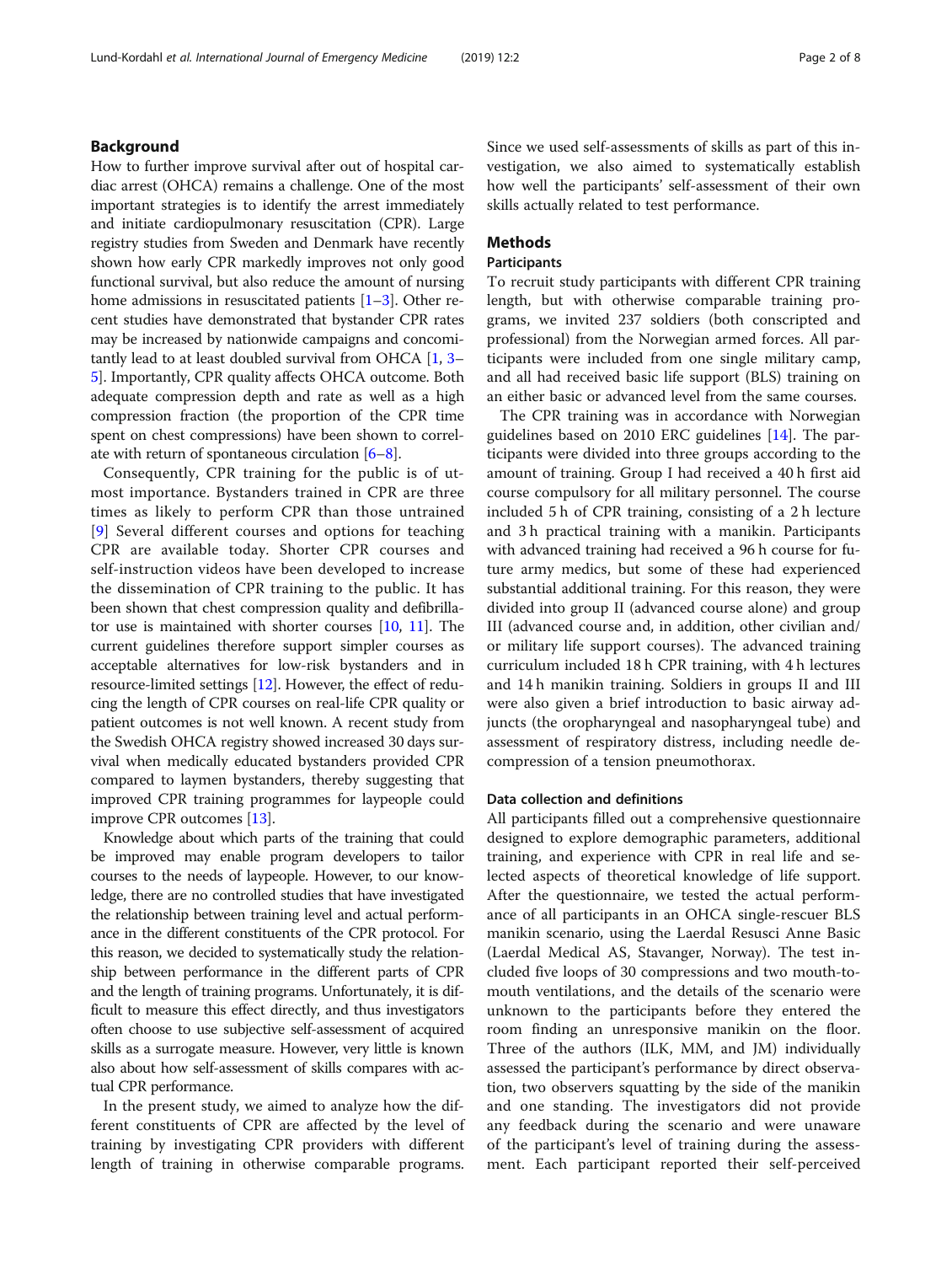preparedness to do CPR and CPR skills on a ten-point scale using four statements about their CPR skills both before and after the manikin test.

Hands-off time and compression rate were recorded using manual counting and stopwatches. The inter-observer difference was  $\leq 2$  s, and we recorded the average when the assessments differed. We calculated chest compression rate from the average time used for 30 compressions during all cycles. Hand placement and compression depth were assessed and recorded independently by the observers through direct observation. Correct hand placement was defined as the lower third of the sternum in the center of the chest in all five algorithm loops, and the desired compression depth was defined as 5–6 cm vertical hand movement, measured from a point on the upper hand in centimeters during all five loops. For this reason, a vertical 20-cm scale was placed in front of the manikin for comparison, in a position where it did not provide any help to the participants.

We defined a visible rise of the manikin's chest as adequate ventilation and defined the time used for airway management and ventilation as the time from the last compression in the loop until the start of the first compression in the following loop. Chest compression fraction was the time used on chest compressions, divided by the time from the first compression to the last ventilation in the scenario. Start-up time was the time from the participant recognized that the manikin was unresponsive and not breathing to the first performed chest compression.

### Feasibility testing of the assessment protocol

The questionnaire and the feasibility of the simple observational protocol was evaluated in a pilot study on ten nursing and medical students before the main study was initiated (data not presented). We concluded that three trained observers were needed to assess and record the scenario data and that it was feasible to measure compression depth within 1 cm inter-observer variation and time measurements within 2 s inter-observer variation. However, the method did not allow us to reliably assess ventilation volume, and insufficient or excessive ventilation volumes were not recorded. After minor corrections, we evaluated the revised questionnaire and scenario as feasible.

# Statistical analysis

We estimated the necessary sample size to 101 participants in each group, which at a two-sided 5% significance level would provide at least 90% power to detect a relevant difference in CPR skill performance.

The feasibility study had revealed a 20% difference in compression fraction and 40% in effective ventilations between groups, and we based the sample size calculations

on the difference in compression fraction. A post hoc power calculation for groups II and III showed an acceptable power of 93%, given a 5% significance level and effect size of  $f = 0.25$ .

We calculated means and standard deviations (SD) for continuous variables, frequencies, and proportions for categorical variables, chi-square test of independence for dichotomous variables, and one-way analysis of variance (ANOVA) and multivariate analysis of variance (MANOVA) for normally distributed data. We report descriptive characteristics as means  $\pm$  SDs for continuous variables and as proportions for binary variables.

We fitted multivariable logistic regression models and tested them on each outcome variable: effective ventilations, hands-off time < 7 s per loop, compression fraction > 0.7, correct hand placement, and compression depth. Model calibration was tested with the Hosmer– Lemeshow test. The exposition variable in this model was level of training (I–III) in the first model and self-reported skill rating (1–10) in the second. These models intended to show the impact of higher level of training on CPR performance in the first and association between perceived and actual CPR skills in the latter.

We adjusted for potential confounders. Time since last training has a known effect on CPR performance, and we investigated if the significant effect of the exposition variable (level of training) changed when adjusted for this variable alone, before adjusting for all variables in the model. Odds ratios (OR) with 95% confidence intervals (CI) were calculated for each outcome variable.

One-way multivariate ANOVA was conducted with three levels of training (groups I–III) as the independent variable and self-reported skill rating on a 10-point scale as the dependent variable, to test for differences between training levels and self-reported skill scores. Significant differences were analyzed with Tukey test for post hoc comparisons.

## Results

Of the included 237 soldiers, 125, 84, and 28 were in groups I, II, and III, respectively. The groups differed in several baseline characteristics (Table [1\)](#page-3-0), as groups II and III had more female participants than group I. In addition, only members of groups II and III had provided CPR in real cardiac arrest situations, and groups II and III were significantly more positive to receive additional training than group I. BLS training within the last 3 months was also more common in groups II and III, but participants in all groups expressed the same willingness to perform CPR if needed in a real-life emergency.

When assessing time usage and CPR quality during the test scenario, we found a shorter time to initiation of CPR, higher fraction of effective rescue ventilations,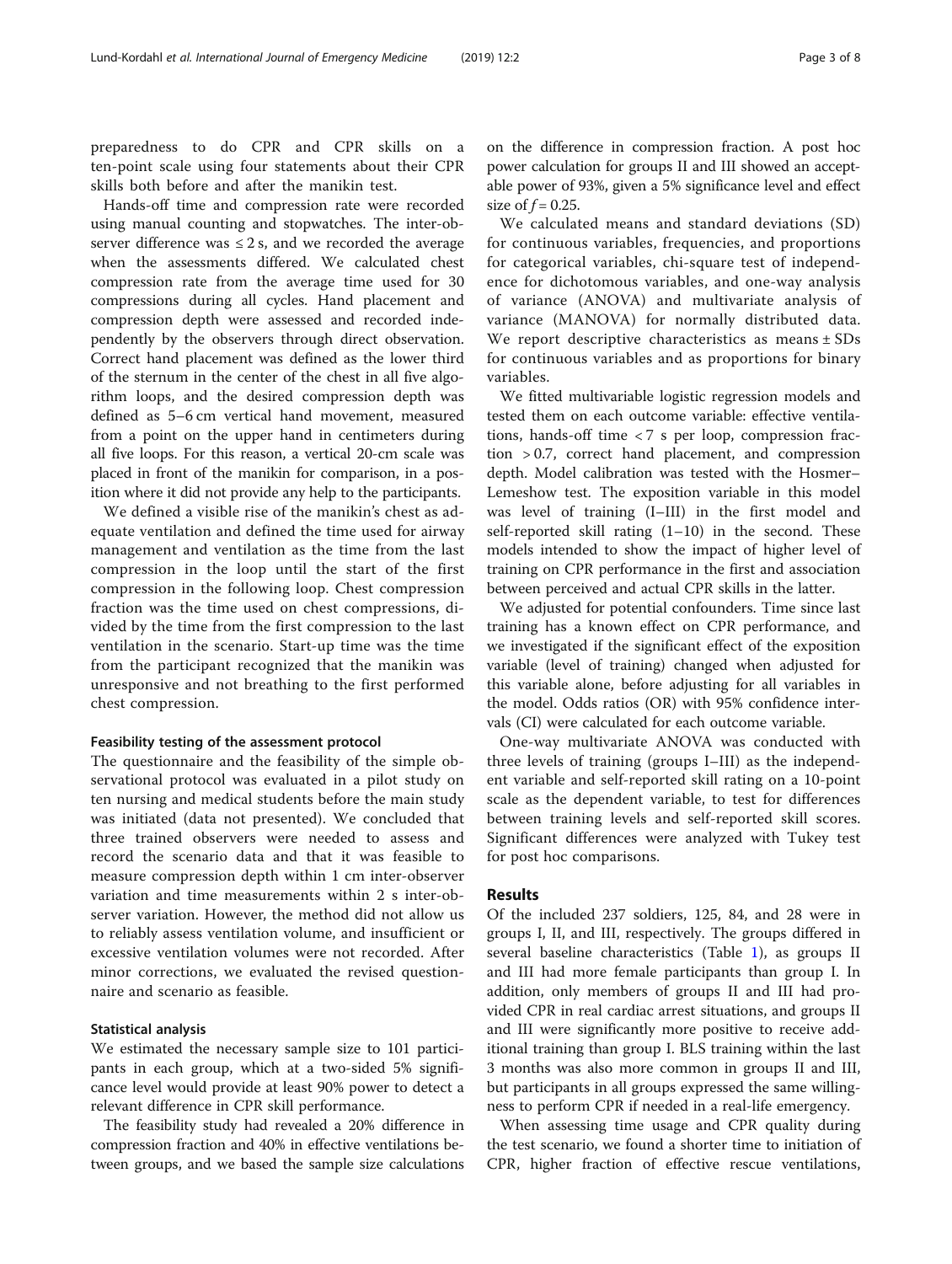|                                            | Group I        | Group II       | Group III      | $p$ value |
|--------------------------------------------|----------------|----------------|----------------|-----------|
|                                            | $(n = 128)$    | $(n = 84)$     | $(n = 28)$     |           |
| Age (years)                                | $19.9 \pm 1.0$ | $19.7 \pm 1.2$ | $23.5 \pm 3.0$ | < 0.001   |
| Male gender                                | 116 (90)       | 57 (66)        | 18(64)         | < 0.001   |
| Provided CPR in real life                  | 0              | 6(7)           | 9(32)          | < 0.001   |
| Time since training (months)               | $5.7 \pm 3.0$  | $1.9 \pm 2.3$  | $2.8 \pm 2.0$  | < 0.001   |
| Conscripted soldiers                       | 128 (100)      | 79 (73)        | $\mathbf{0}$   | < 0.001   |
| Would like more CPR training               | 50 (39)        | 57 (70)        | 21(75)         | < 0.001   |
| Real life lifesaving first aid             | 6(4)           | 57 (84)        | 21(75)         | < 0.001   |
| < 3 months since last training             | 42 (33)        | 71 (85)        | 16(57)         | < 0.001   |
| Willing to do CPR in a real life situation | 127 (99)       | 82 (98)        | 28 (100)       | 0.998     |

#### <span id="page-3-0"></span>**Table 1** Characteristics of the participants by level of training group

Group I: basic level of life support training, group II: advanced level of training, and group III: advanced level plus additional courses. Age and time since training is givens as mean  $\pm$  SD, percent of n in parentheses for all other variables

shorter hands-off time, and thus a higher chest compression fraction in groups II and III vs group I (Table 2). In addition, compression depth and hand positioning were better in groups II and III, but chest compression rate was close to 100 compressions per minute for all groups.

Because of the differences in baseline characteristics, we adjusted the results for age, gender, additional training, and time since last training, and the OR for effective ventilations, time use for ventilations, and chest compression fractions were still significantly better with advanced level of training following adjustment (Table [3\)](#page-4-0). Hand placement and chest compression depth were also significantly better in groups II and III vs group I after adjustments. The most pronounced difference between the two groups (Table 1) was time

since last CPR training, but we found the same significant differences when adjusting for this confounder alone, before adjustment for all variables (Table [3\)](#page-4-0).

Study objects on all levels of training showed overall good insight in own skills and limitations with significant associations between self-reported and actual competence for all quality indicators except "bends to check breathing". Even the association between "I am well prepared in the CPR algorithm" and "Time spent on two ventilations" and the association between "I performed good quality CPR" and the quality indicators "Compression rate through five loops" and "Time spent on two ventilations", that were not statistically significant before adjustment, became significant after adjustment for confounders (Table [4\)](#page-4-0).

**Table 2** CPR quality indicators between groups with different training levels

|                                                                                                                                                              | Group I         | Group II        | Group III      | $p$ value   |
|--------------------------------------------------------------------------------------------------------------------------------------------------------------|-----------------|-----------------|----------------|-------------|
|                                                                                                                                                              | $(n = 128)$     | $(n = 82)$      | $(n = 28)$     |             |
| Compression rate <sup>a</sup> First loop CPR                                                                                                                 | $109 \pm 29.1$  | $107 \pm 20.3$  | $95 \pm 27.9$  | 0.036       |
| Compression rate <sup>a</sup> Second loop CPR                                                                                                                | $104 \pm 26.9$  | $106 \pm 16.0$  | $98 \pm 24.5$  | 0.365       |
| Compression rate <sup>a</sup> Third loop CPR                                                                                                                 | $105 \pm 26.0$  | $106 \pm 16.9$  | $101 \pm 18.3$ | 0.603       |
| Compression rate <sup>a</sup> Fourth loop CPR                                                                                                                | $106 \pm 26.3$  | $107 \pm 18.3$  | $100 \pm 21.3$ | 0.310       |
| Compression rate <sup>a</sup> Fifth loop CPR                                                                                                                 | $97 \pm 26.8$   | $113 \pm 22.5$  | $110 \pm 27.3$ | p < 0.001   |
| Effective ventilations (%) <sup>b</sup>                                                                                                                      | 16.4            | 56.1            | 85.7           | p < 0.001   |
| Compression fraction <sup>c</sup>                                                                                                                            | $0.65 \pm 0.3$  | $0.69 \pm 0.3$  | $0.74 \pm 0.1$ | p < 0.001   |
| Correct hand placement on chest (%) <sup>d</sup>                                                                                                             | 66.4            | 81.7            | 89.4           | $p = 0.019$ |
| Correct compression depth (%) <sup>e</sup>                                                                                                                   | 40.6            | 71.4            | 82.1           | p < 0.001   |
| Total hands-off time (s)                                                                                                                                     | $47.0 \pm 15.0$ | $37.0 \pm 12.8$ | $30.3 \pm 9.2$ | p < 0.001   |
| Time from verified cardiac arrest to start CPR (s)                                                                                                           | $16.0 \pm 12.8$ | $3.0 \pm 2.7$   | $2.7 \pm 1.2$  | p < 0.001   |
| All results are shown as mean $\pm$ SD or %, and p is calculated with one-way ANOVA for continuous data and chi-square test of independence for associations |                 |                 |                |             |

between categorical data

CPR cardiopulmonary resuscitation

<sup>a</sup>Chest compressions per minute

b Elevation of thorax on manikin during rescue breaths

c Time fraction used on compressions during five loops of 30:2

dLower third of sternum in centre of thorax

e Compression depth 5–6 cm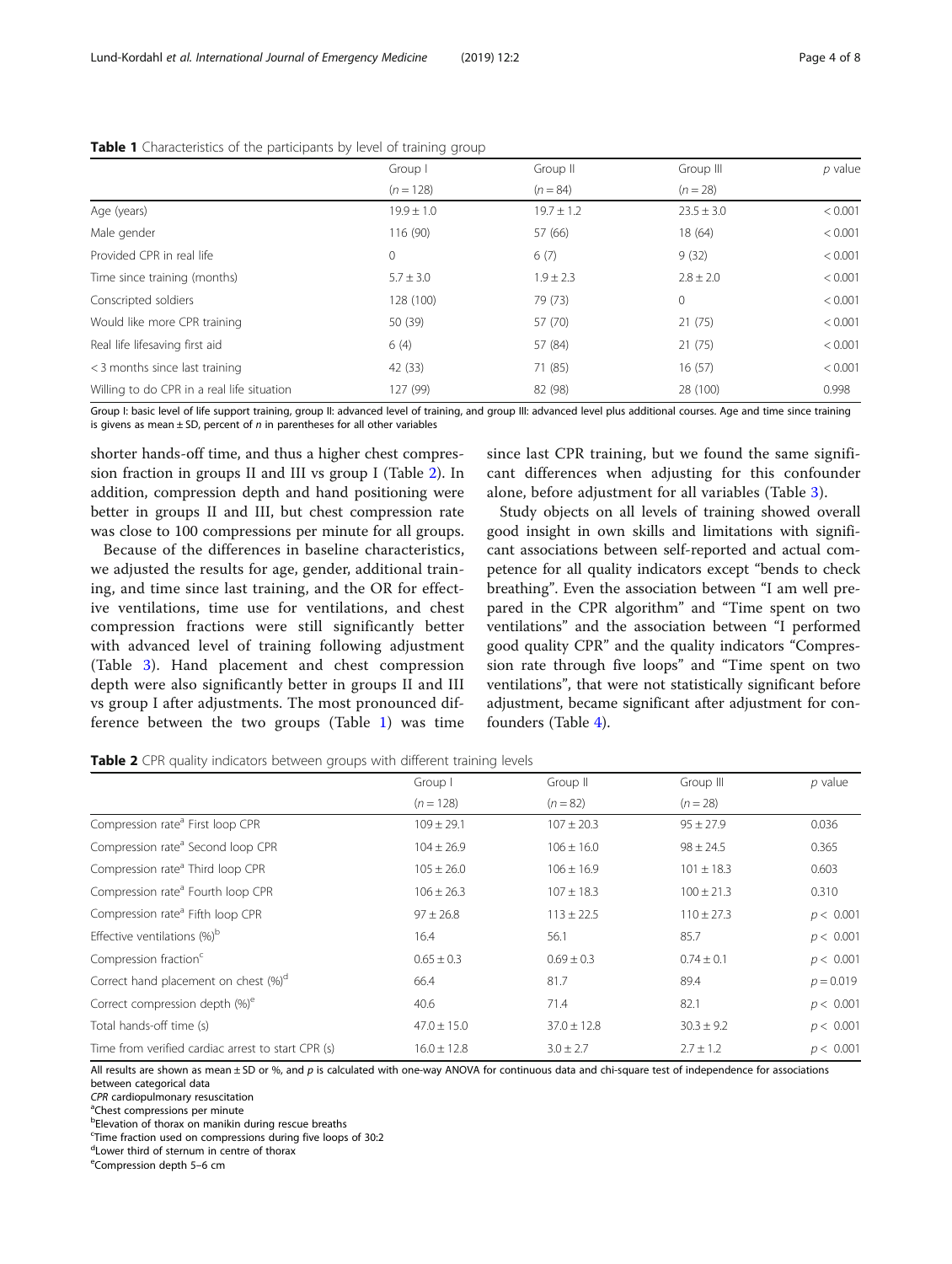| Compression rate 100-120 through five loops | $1.21(1.05 - 1.39)$                                  | $1.23(1.06 - 1.42)$ | $1.03(0.92 - 1.15)$                                     | $1.18(1.15 - 1.23)$ |  |
|---------------------------------------------|------------------------------------------------------|---------------------|---------------------------------------------------------|---------------------|--|
| Time spent on two ventilations $<$ 6 s      | $1.11(0.96 - 1.30)$                                  | $1.09(1.11 - 1.18)$ | $1.02(0.89 - 1.16)$                                     | $1.14(1.05 - 1.20)$ |  |
| Compression fraction $> 0.7$                | $1.18(1.03 - 1.36)$                                  | $1.14(1.02 - 1.33)$ | $1.25(1.11 - 1.42)$                                     | $1.20(1.05 - 1.37)$ |  |
| Effective ventilations                      | 1.58 (1.34-1.87)                                     | 1.56 (1.29-1.89)    | $1.44(1.25 - 1.67)$                                     | $1.44(1.20 - 1.70)$ |  |
|                                             | OR (CI) unadjusted                                   | OR (CI) adjusted    | OR (CI) unadjusted                                      | OR (CI) adjusted    |  |
| "I am well trained in the CPR algorithm"    |                                                      |                     | "I performed good quality CPR"                          |                     |  |
| Bends to check breathing                    | $0.93(0.70 - 1.30)$                                  | $0.85(0.60 - 1.18)$ | $0.90(0.70 - 1.20)$                                     | $0.84(0.61 - 1.16)$ |  |
| Opens airway                                | $1.50(1.30 - 1.80)$                                  | $1.36(1.13 - 1.63)$ | $1.30(1.20 - 1.50)$                                     | $1.10(1.09 - 1.19)$ |  |
|                                             | OR (CI) unadjusted                                   | OR (CI) adjusted    | OR (CI) unadjusted                                      | OR (CI) adjusted    |  |
|                                             | "I feel confident to examine a critical ill patient" |                     | "I did a good and systematic assessment of the patient" |                     |  |
|                                             | Statements reported before manikin scenario          |                     | Statements reported after manikin scenario              |                     |  |

#### <span id="page-4-0"></span>Table 3 Relationship between self-reported skills and observed skills

Skills are self-reported on a 10-point scale. The relationship between self-reported skills and actual performance is given as odds ratio (OR) and presented unadjusted and adjusted for the variables "level of training," "time since training," and "gender."

CI 95% confidence interval, CPR cardiopulmonary resuscitation

The participants in group I assessed their own skills and preparedness significantly lower than groups II and III in all statements, both before and after test. In addition, group III reported higher confidence in examining the critically ill patient and for preparedness in doing CPR before the manikin test than both groups I and II. However, the observed differences in self-reported skills and preparedness between groups II and III after finishing the manikin test were not statistically significant (Table 4).

# **Discussion**

It is not surprising that a higher level of training leads to better CPR performance in a test scenario. However, the results presented here show that adequate airway management and ventilation skills, as well as chest compression fraction, depend significantly more on training level than other parts of CPR. Chest compression rates were similar, but also chest compression depth and hand placement were better in participants with high level of training. Importantly, all participants had received a rather brief (2–4 h) theoretical introduction to CPR, but the duration of the practical training differed significantly between basic and advanced levels of training.

Thus, we suggest that the results presented herein support the notion that enough time for practical training in these particular skills should be provided. In addition, the two groups with the most advanced course had received more training in handling respiratory distress and simple airway adjuncts. This both increased the time used on airway and ventilation training and probably gave them a broader knowledge of this topic. It is therefore likely that it may have contributed to the

Table 4 MANOVA on differences between groups in self-reported skills

| Self-reported skills                                             | MANOVA (mean $\pm$ standard deviation) |                                                 |                        | Follow-up univariate ANOVA | Tukey's post hoc test |                                        |                                         |                                          |
|------------------------------------------------------------------|----------------------------------------|-------------------------------------------------|------------------------|----------------------------|-----------------------|----------------------------------------|-----------------------------------------|------------------------------------------|
|                                                                  | Group l <sup>a</sup>                   | Group II <sup>b</sup>                           | Group III <sup>c</sup> | <i>p</i> value             | <i>p</i> value        | Group I<br>vs. group II<br>$(p$ value) | Group III<br>vs. group I<br>$(p$ value) | Group III<br>vs. group II<br>$(p$ value) |
| "Confident to examine a critical $4.29 \pm 1.67$<br>ill patient" |                                        | $5.92 \pm 1.92$                                 | $7.00 \pm 2.26$        | < 0.005                    | < 0.005               | < 0.005                                | < 0.005                                 | 0.022                                    |
| "Well trained in CPR algorithm"                                  |                                        | $6.81 \pm 1.83$ $7.87 \pm 1.72$ $8.75 \pm 1.20$ |                        | < 0.005                    | < 0.005               | < 0.005                                | < 0.005                                 | 0.062                                    |
| "Well prepared to do a CPR"                                      | $6.84 \pm 2.04$                        | $7,60 \pm 1.76$ $8.64 \pm 1.28$                 |                        | < 0.005                    | < 0.005               | < 0.005                                | < 0.005                                 | 0,033                                    |
| "Did a systematic assessment"                                    | $3.91 \pm 1.40$                        | $7.5 \pm 2.12$                                  | $6.1 \pm 1.30$         | < 0.005                    | < 0.005               | < 0.005                                | < 0.005                                 | 0.069                                    |
| "Performed good quality CPR"                                     |                                        | $5.61 \pm 1.40$ $8.12 \pm 1.71$                 | $7.13 \pm 2.10$        | < 0.005                    | < 0.005               | < 0.005                                | < 0.005                                 | 0.091                                    |
| "Would perform the same on<br>a patient"                         | $6.72 + 1.50$                          | $8.73 + 1.81$                                   | $6.12 + 2.10$          | < 0.005                    | < 0.005               | < 0.005                                | < 0.005                                 | 0.073                                    |

Figures presented as mean ± SD

<sup>a</sup>Group I: basic level of life support training

**b**Group II: advanced level of training

<sup>c</sup>Group III: advanced level plus additional courses.

MANOVA multivariate analysis of variance, CPR cardiopulmonary resuscitation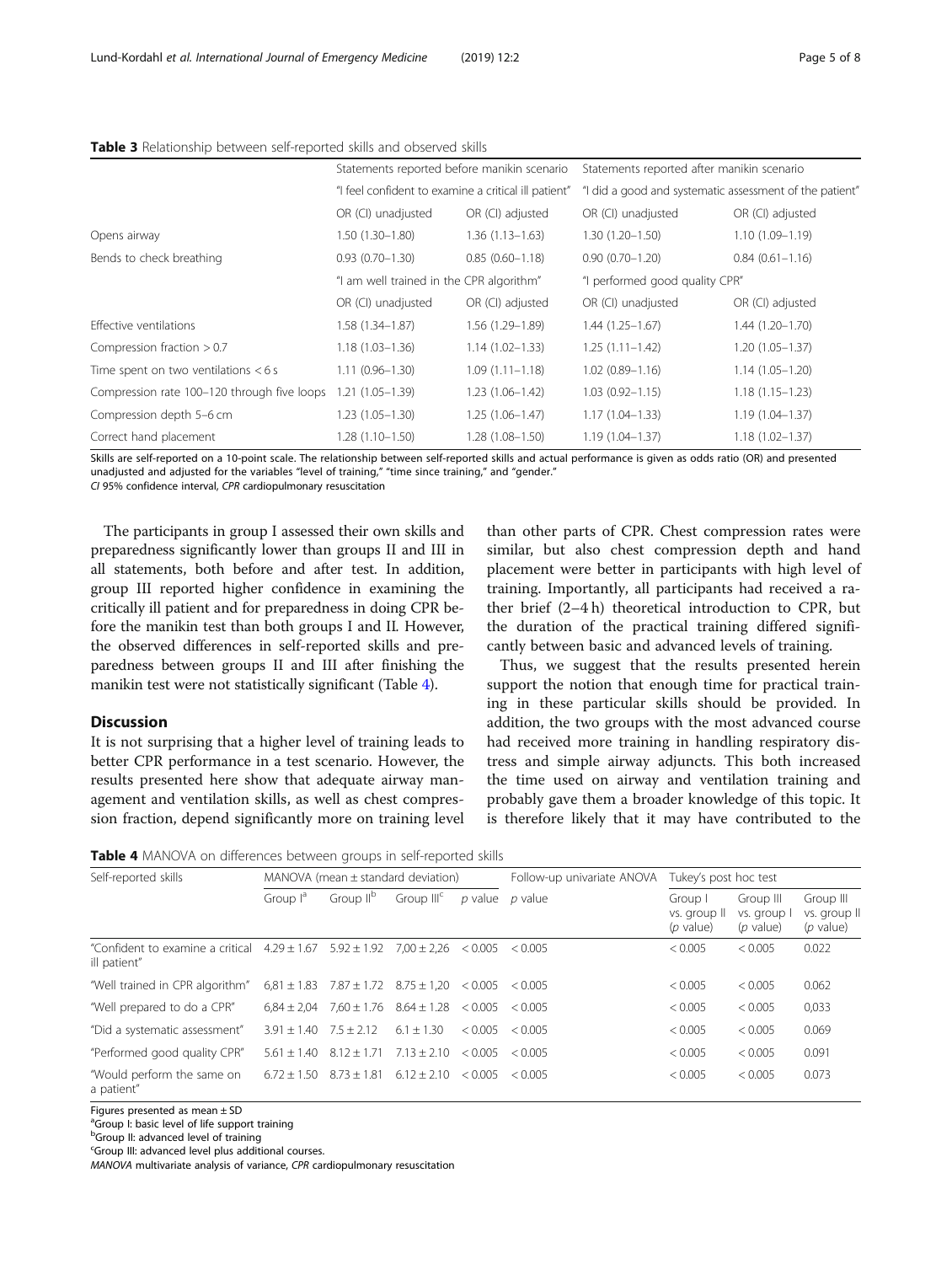airway and ventilation support skills they demonstrated in the test scenario in the present study.

It may be difficult to compare groups with different levels of training because of the diversity in BLS courses. We selected Norwegian military personnel as study objects, because the armed forces train large groups of personnel in life support simultaneously. They use highly standardized curricula and training methods, and the training reaches clearly pre-defined standards at different levels. We believe that we have compared groups that are more homogenous than they would have been with other potential study objects.

Increased emphasis has been placed on shorter courses in the last years, in particular to meet the needs for BLS training in school curriculums, driver training, and at workplaces [[12](#page-7-0)]. The results of the present study suggest that short courses with less time for practical manikin training may negatively affect important markers for good quality CPR. This must be weighed against the risk of less bystander CPR rates in the society if there are no simple and less time-consuming courses. However, an earlier study showed that bystander CPR of low quality (judged by a physician on the scene) gave the same outcome as no bystander CPR at all, and bystander CPR rated as good quality resulted in higher survival [[15\]](#page-7-0).

In the present study, the quality of almost all chest compression and ventilation parameters was better in the group with the highest level of training. Especially the ventilation part was inappropriate in group I. Maintaining an open airway and performing rescue ventilations is a complex part of the CPR algorithm, and our results support that more time should be devoted to this part during training. This is also important because it indirectly improves the chest compression fraction, which is known to increase return of spontaneous circulation and survival from OHCA [\[7](#page-6-0), [8](#page-6-0)].

Indeed, airway handling is particularly challenging for laypersons; in addition, mouth-to-mouth ventilation is considered repulsive by some, and laypersons often fear that it might transfer contagious diseases [\[16](#page-7-0)–[18\]](#page-7-0). For this reason, CPR protocols without ventilations have been suggested (CC only CPR) [[19](#page-7-0)–[22](#page-7-0)]. However, outcome studies comparing CC only CPR and conventional CPR are mostly observational, mainly before-after studies, and with low level of evidence [[19\]](#page-7-0). Thus, the International Liaison Committee on Resuscitation (ILCOR) still recommends that "trained and willing" providers should provide rescue breaths for adult patients, based on concerns that CC only CPR might be insufficient where EMS response intervals are long and for all asphyxial cardiac arrests. Adequate airway opening and ventilations are therefore still important parts of CPR, but the knowledge about laypersons' ability to provide successful ventilations is limited [[19\]](#page-7-0). Also, international guidelines have maintained rescue breaths as part of the algorithm for trained providers because of a presumed benefit in children and in asphyxial cardiac arrest that is especially important in the less developed parts of the world [\[19](#page-7-0)]. Of great importance, a recently published multicentre randomized trial that compared conventional 30:2 CPR with uninterrupted CPR also supported this view [\[23](#page-7-0)]. All together, ventilation is still an important part of CPR, and rescue breaths should be taught. However, our findings might be used as support for CC only CPR for those with little training in ventilation management. Poor ventilations do not help, will probably lead to harm due to lower hands-on fractions, and might increase the risk of regurgitation and subsequent aspiration.

We have corrected our results for known confounders, but it is reasonable to believe that level of training also may correlate with personal interests in first aid, and perhaps a stronger motivation to help those in need of BLS. The effect of this confounder is difficult to evaluate. People choosing comprehensive courses and additional first aid training may be more likely to help because of their personal attitude. On the other hand, this can be hard to distinguish from the motivating effect of repeated and good quality training. Our study cannot fully resolve this complex question.

Even though experimental settings, like the present model, may allow us to investigate individual aspects of CPR performance, it remains to show how this relates to real life CPR situations. Some authors have pointed to the importance of teaching self-efficacy, i.e., non-technical first aid skills, including helping behavior in real-life medical emergencies [\[20](#page-7-0), [24](#page-7-0), [25\]](#page-7-0). Self-efficacy may be important, but studies about whether self-efficacy training actually changes helping behavior have given conflicting results. As direct observational studies of real-life performance and self-efficacy in CPR situations are difficult to arrange, and realistic manikin tests of large groups of CPR providers are demanding, the evaluation of acquisition of skills during training has commonly been based on the students' own perception of skills. However, the reliability of self-assessment of the student's own CPR training is largely unknown, and for this reason, we probed this relationship and its correlation to level of training in order to evaluate the responses from our questionnaire.

Previous educational, psychological, and sociological studies on higher education and post-graduate medical training suggest that self-reported skills do not necessarily reflect actual skills [[26](#page-7-0)–[28](#page-7-0)]. However, study design, the level of the students, and the field of study are all important for the relationship [\[26\]](#page-7-0). In our analysis of individual indicators for good quality CPR, only one skill did not show significant agreement with self-assessment. This skill was "bend to check breathing," and the lack of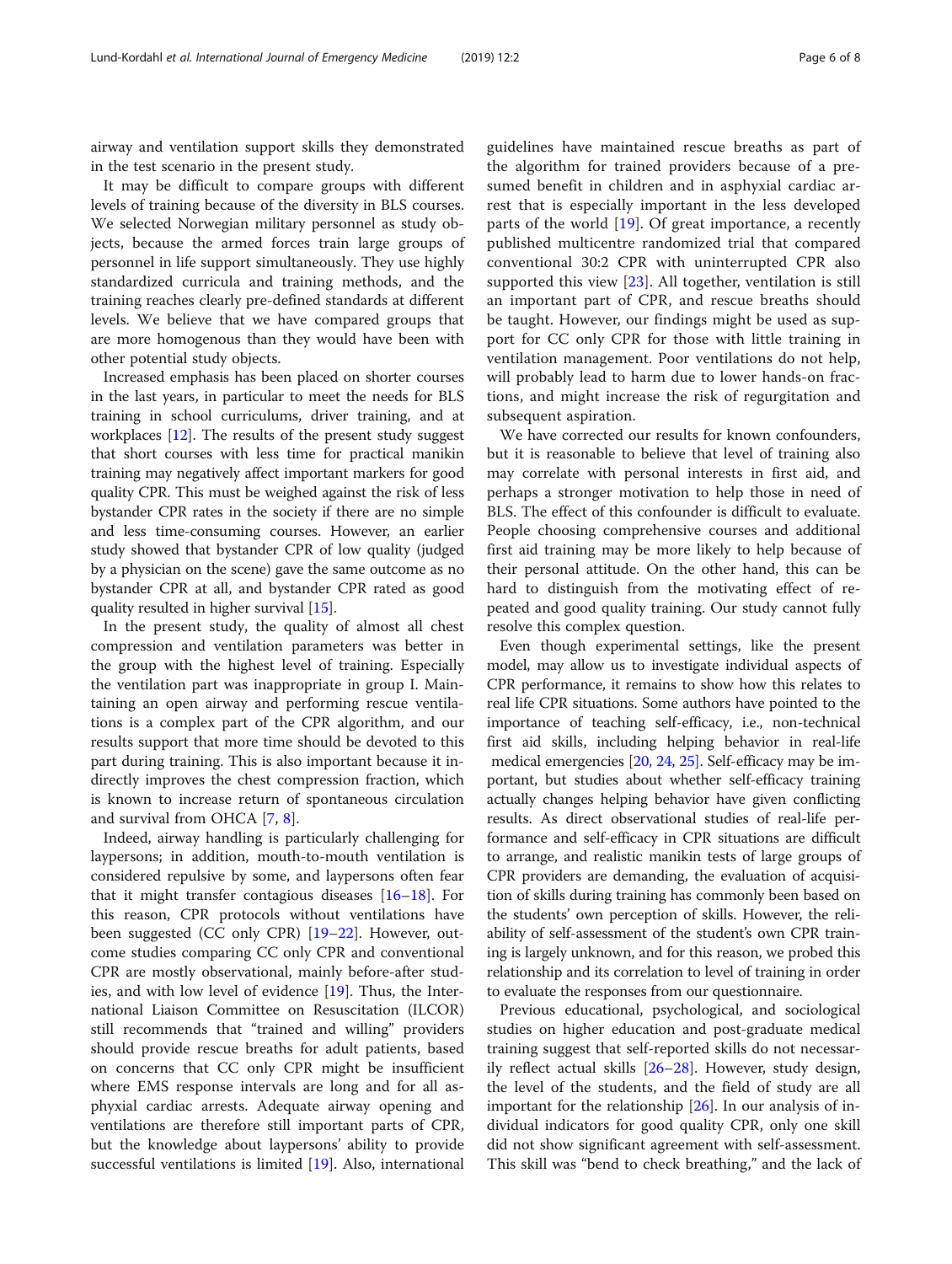<span id="page-6-0"></span>correlation may theoretically be attributed to the scenario situation, as participants may have regarded as implicit that the manikin was in cardiac arrest. In contrast, the more technically demanding chest compressions and ventilations showed significant correlation. We conclude that our findings suggest that self-assessments may be used to map the students' CPR knowledge, e. g., ahead of a course in order to tailor CPR programs to meet the individual learner's needs.

The use of a simple manikin without automatic recording of performance parameters may seem to be a limitation. These were the same as the manikins used during training, and the setup is feasible even in low resource settings. Furthermore, the test setting was evaluated thoroughly in a small-scale pilot and we included only parameters that we found could be reliably evaluated in the described study model. We also acknowledge that it may depend on experienced facilitators whose individual accuracy and reproducibility should be assured in beforehand. Finally, we have considered the fact that the military life support training focuses on trauma, particularly on combat-related trauma, but the courses did teach CPR the same way as civilian courses. We therefore believe that the present results are relevant also for the civilian population.

## Conclusions

In the present manikin model, comprehensive BLS training resulted in better CPR quality, particularly regarding ventilations and hands-on time. We also found a significant relationship between self-perceived and actual skills.

#### Abbreviations

AED: Automatic external defibrillator; ANOVA: Analysis of variance; BLS: Basic life support; CC only CPR: Chest compression only CPR; CI: Confidence interval; CPR: Cardiopulmonary resuscitation; ERC: European Resuscitation Council; ILCOR: International Liaison Committee on Resuscitation; MANOVA: Multivariate analysis of variance; OHCA: Out of hospital cardiac arrest; OR: Odds ratio; SD: Standard deviation

#### Acknowledgements

We thank the staff and personnel of the Medical Battalion of the Norwegian armed forces at Setermoen for their invaluable practical support to the project. We also acknowledge the statistical advice of Professor Tom Wilsgaard, UiT The Arctic University of Norway, Tromsø.

#### Funding

Lærdal Foundation provided financial support to KF, but the funding source had no role in the design or conduct of the study. The publication charges for this article have been funded by a grant from the publication fund of the UiT The Arctic University of Norway.

#### Availability of data and materials

The original data will be available from the UiT Open Research Data repository.

#### Authors' contributions

ILK and KF conceived and designed the study. ILK, MM, and JM were responsible for the pilot studies and the data acquisition in the main study. ILK performed the statistical analyses. ILK, TMO, KS, and KF contributed to the data analysis

and interpretation. ILK and KF drafted the manuscript and revised it together with TMO and KS. All authors have approved the final version of the manuscript.

#### Ethics approval and consent to participate

The Regional Ethics Board of North Norway concluded that the study did not need an ethical approval (2014/351), and all participants contributed voluntarily and signed an informed consent form.

#### Consent for publication

Not applicable

#### Competing interests

The authors declare that they have no competing interests.

#### Publisher's Note

Springer Nature remains neutral with regard to jurisdictional claims in published maps and institutional affiliations.

#### Author details

<sup>1</sup> Anaesthesia and Critical Care Research Group, Department of Clinical Medicine, UiT The Arctic University of Norway, N-9037 Tromsø, Norway. 2 Division of Pre-hospital Services, Vestfold Hospital Trust, N 3103 Tønsberg, Norway. <sup>3</sup> Norwegian National Advisory Unit for Prehospital Emergency Care (NAKOS), Oslo University Hospital, Oslo, Norway. <sup>4</sup> Department of Anaesthesiology, Division of Emergencies and Critical Care, Oslo University Hospital, Oslo, Norway. <sup>5</sup>Institute of Clinical Medicine, University of Oslo, Oslo, Norway. <sup>6</sup>Division of Emergency Medical Services, University Hospital of North Norway, N-9038 Tromsø, Norway.

## Received: 6 November 2018 Accepted: 28 December 2018 Published online: 10 January 2019

#### References

- 1. Hasselqvist-Ax I, Riva G, Herlitz J, Rosenqvist M, Hollenberg J, Nordberg P, et al. Early cardiopulmonary resuscitation in out-of-hospital cardiac arrest. N Engl J Med. 2015;372:2307–15.
- 2. Kragholm K, Wissenberg M, Mortensen RN, Fonager K, Jensen SE, Rajan S, et al. Return to work in out-of-hospital cardiac arrest survivors. A nationwide register-based follow-up study. Circulation. 2015;131:1682–90.
- 3. Kragholm K, Wissenberg M, Mortensen RN, Hansen SM, Malta Hansen C, Thorsteinsson K, et al. Bystander efforts and 1-year outcomes in out-ofhospital cardiac arrest. N Engl J Med. 2017;376:1737–47.
- 4. Malta Hansen C, Kragholm K, Pearson DA, Tyson C, Monk L, Myers B, et al. Association of bystander and first-responder intervention with survival after out-of-hospital cardiac arrest in North Carolina, 2010-2013. JAMA. 2015;314: 255–64.
- Wissenberg M, Folke F, Hansen CM, Lippert FK, Kragholm K, Risgaard B, et al. Survival after out-of-hospital cardiac arrest in relation to age and early identification of patients with minimal chance of long-term survival. Circulation. 2015;131:1536–45.
- 6. Stiell IG, Brown SP, Nichol G, Cheskes S, Vaillancourt C, Callaway CW, et al. What is the optimal chest compression depth during out-of-hospital cardiac arrest resuscitation of adult patients? Circulation. 2014;130:1962–70.
- 7. Vaillancourt C, Everson-Stewart S, Christenson J, Andrusiek D, Powell J, Nichol G, et al. The impact of increased chest compression fraction on return of spontaneous circulation for out-of-hospital cardiac arrest patients not in ventricular fibrillation. Resuscitation. 2011;82:1501–7.
- 8. Christenson J, Andrusiek D, Everson-Stewart S, Kudenchuk P, Hostler D, Powell J, et al. Chest compression fraction determines survival in patients with out-of-hospital ventricular fibrillation. Circulation. 2009;120:1241–7.
- 9. Tanigawa K, Iwami T, Nishiyama C, Nonogi H, Kawamura T. Are trained individuals more likely to perform bystander CPR? An observational study. Resuscitation. 2011;82:523–8.
- 10. Nelson M, Brown CG. CPR instruction: modular versus lecture course. Ann Emerg Med. 1984;13:118–21.
- 11. Roppolo LP, Heymann R, Pepe P, Wagner J, Commons B, Miller R, et al. A randomized controlled trial comparing traditional training in cardiopulmonary resuscitation (CPR) to self-directed CPR learning in first year medical students: the two-person CPR study. Resuscitation. 2011;82: 319–25.